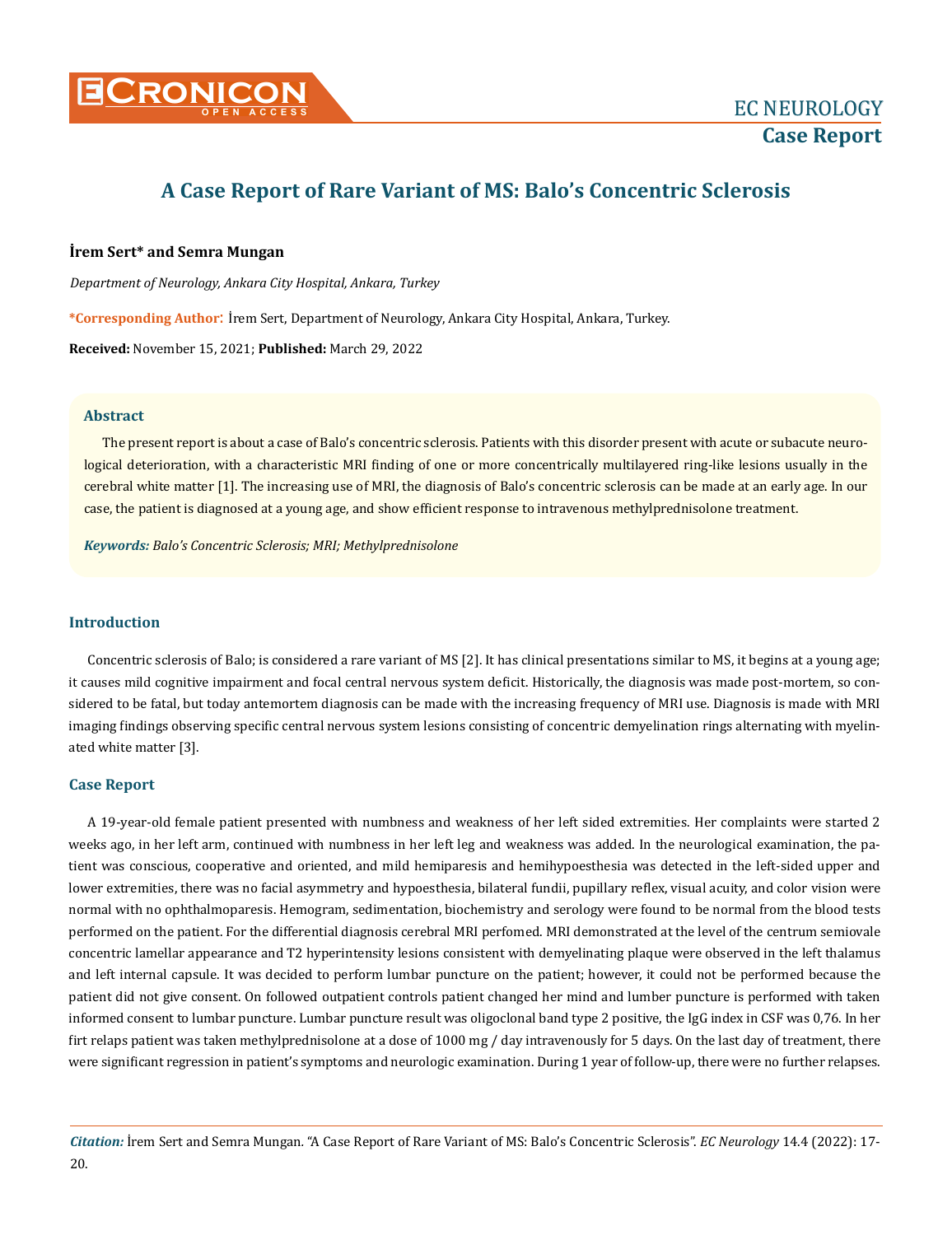

*Figure 1: On the right, at the level of the centrum semiovale, a hyperintense area of the nodular lesion showing, hypointense diffusion restriction on the ADC map was observed.*



*Figure 2: T2 hyperintensity lesions consistent with demyelinating plaque were observed in the left thalamus and left internal capsule at the level of the posterior limb.*



*Figure 3: In the corpus callosum, pericallosal, periventricular areas, and in both cerebral hemispheres, subcortical-juxtacortical white matter multiple T2 hyperintense lesions consistent with demyelinating plaque were observed.*

*Citation:* İrem Sert and Semra Mungan*.* "A Case Report of Rare Variant of MS: Balo's Concentric Sclerosis". *EC Neurology* 14.4 (2022): 17- 20.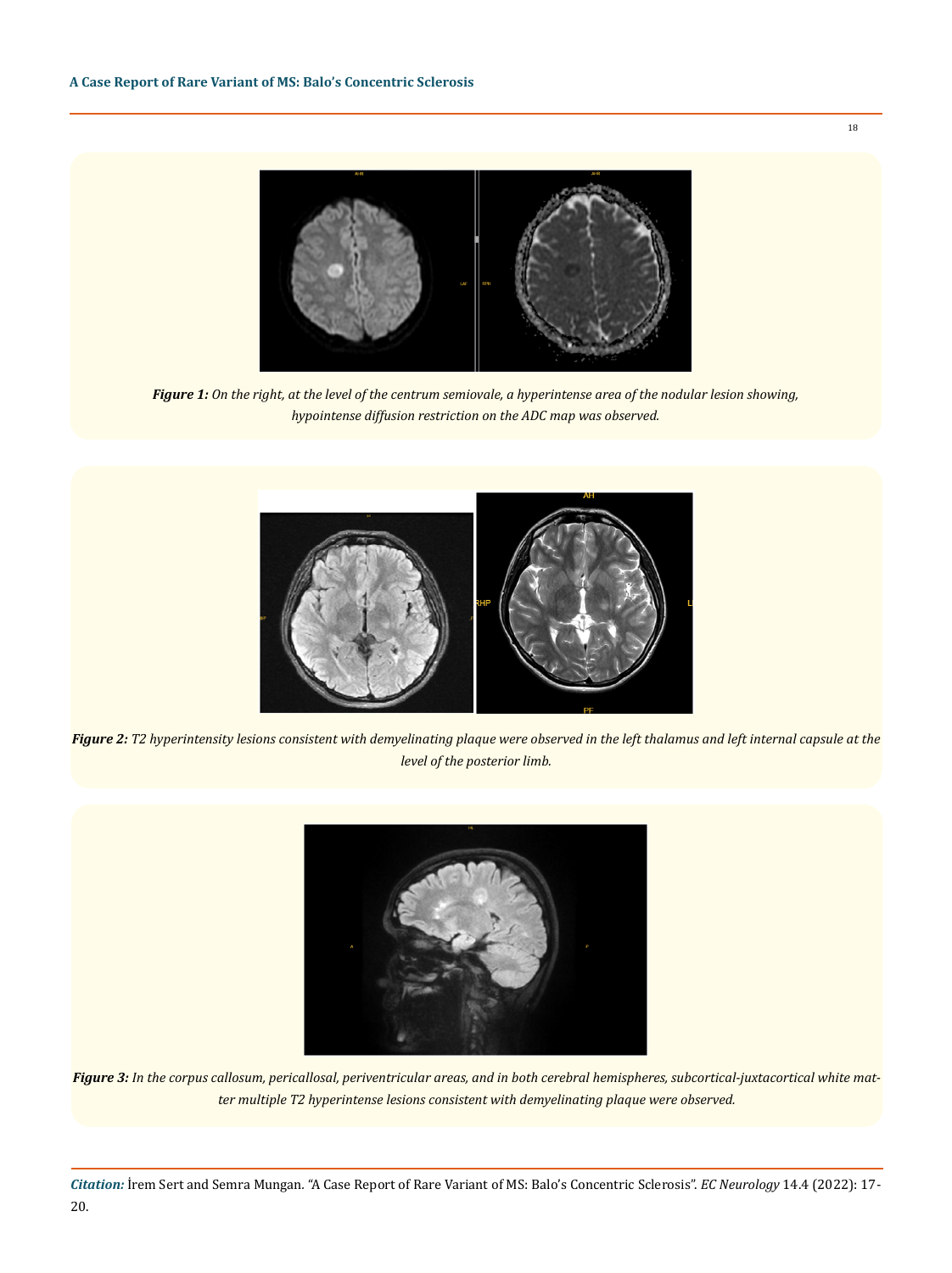

*Figure 4: At the level of the centrum semiovale on the right, a heterogeneous demyelinating plaque with a diameter of 16 mm, showing diffusion restriction, containing hypointense and hyperintense areas in laminar style.*

## **Discussion**

Balo's Concentric Sclerosis, which was thought to have a monophasic, rapidly progressive course at the beginning [4], was shown to be beneficial for neurological deficits with early diagnosis with MRI and anti-inflammatory corticosteroid treatment [5]. The ability of increased access of MRI imaging to diagnose earlier in its progression may have a significant effect on morbidity and mortality associated with the disease [3]. MRI changes of Balo' s concentric sclerosis includes concentric rings or helical lesions on T2-weighted images and T1-weighted images with gadolinium, reminding an onion ring appearance [1,4]. For the attack treatment, corticosteroids and plasma exchange are recommended as the first and second line therapy. The prognosis of the Balo's Concentric Sclerosis patients is variable [6].

#### **Conclusion**

We present the case of 19-year-old female patient first attack with hemiparesis and hemihypoesthesia, with lesion at the level of the centrum semiovale on the right, a concentric ring, Balo's Concentric Sclerosis diagnosis was made by MRI imaging. The patient had a dramatic response to intravenous methylprednisolone and clinical improvement was observed. During first year follow up clinic was stable and relapses were not detected. This case is sample of self-limited Balo's concentric sclerosis variant and had a nearly completely recover after first attack.

## **Bibliography**

- 1. [Todd A Hardy and David H Miller. "Balo's concentric sclerosis".](https://pubmed.ncbi.nlm.nih.gov/24943346/) *Lancet Neurology* 13.7 (2014): 740-746.
- 2. Amit Nandan D Dwivedi., *et al*[. "A rare case of Balo concentric sclerosis showing unusual clinical improvement and response with oral](https://pubmed.ncbi.nlm.nih.gov/23776828/) prednisolone". *[International Journal of Applied and Basic Medical Research](https://pubmed.ncbi.nlm.nih.gov/23776828/)* 2.2 (2012): 136-138.
- 3. Jamie T Caracciolo., *et al*[. "Pathognomonic MR Imaging Findings in Balo Concentric Sclerosis".](https://pubmed.ncbi.nlm.nih.gov/11156771/) *Journal of Neuroradiology* 22.2 (2001): [292-293.](https://pubmed.ncbi.nlm.nih.gov/11156771/)

19